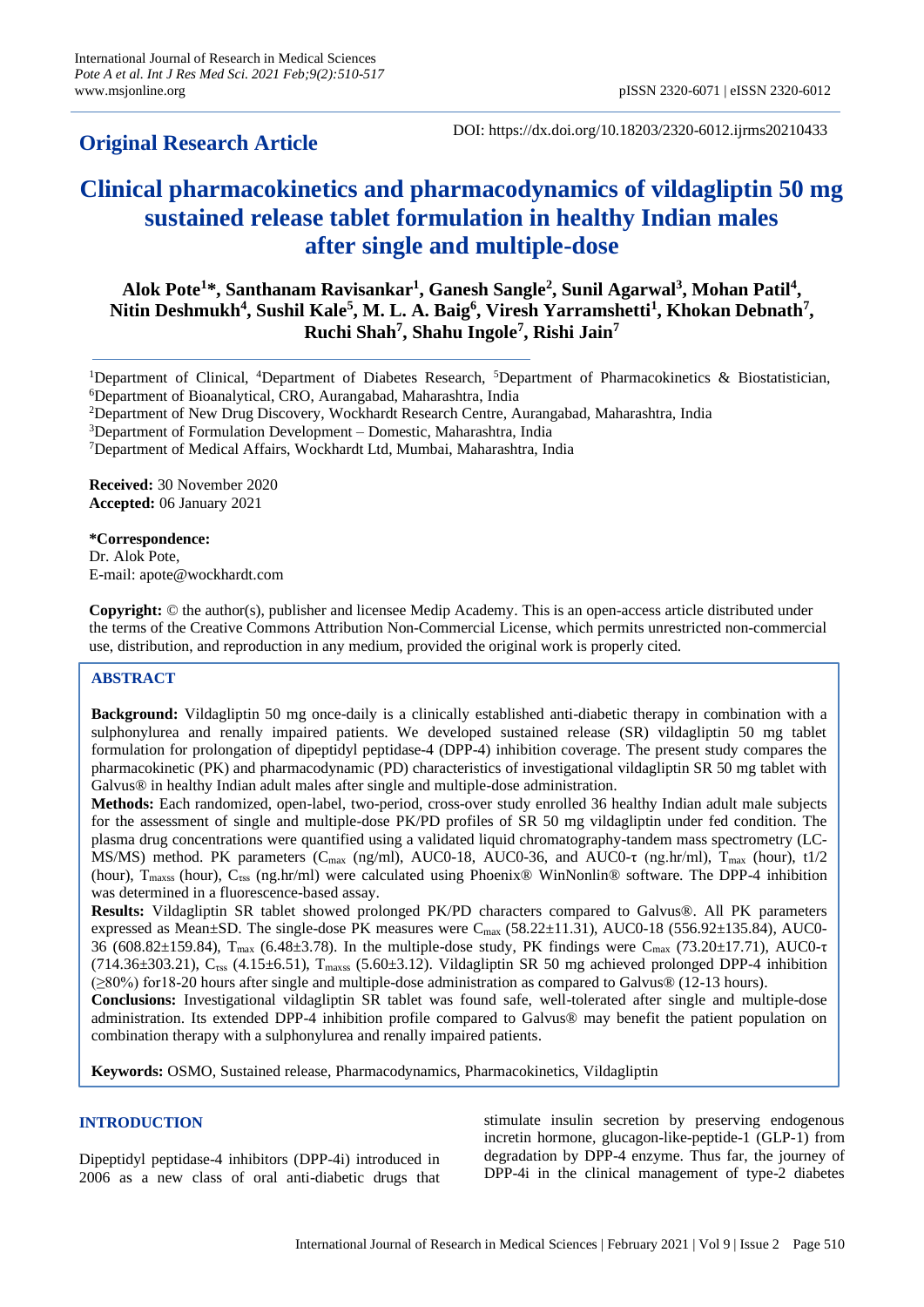(T2D) is exemplary due to their modest efficacy and favourable safety profiles. Moreover, they are weight neutral and do not cause hypoglycaemia. Resultantly, several DPP-4i are now available as an approved therapy. $<sup>1</sup>$ </sup>

Among the most widely used DPP-4i, vildagliptin is the extensively studied agent; being used in more than 132 countries for the management of T2D.<sup>2-4</sup> This orally active, potent, small-molecule competitively and reversibly inhibits DPP-4 enzyme. 4 It is prescribed as monotherapy in patients with inadequately controlled glycaemia by diet and exercises alone or intolerant to metformin. It is also indicated as add-on therapy to patients that response insufficiently to other solo antidiabetic therapies such as metformin, sulfonylureas, or thiazolidinediones. The recommended daily dose of vildagliptin is 100 mg, administered as 50 mg twicedaily. However, in the presence of a sulphonylurea, 50 mg once-daily dose is advised due to equal efficacy as twice-daily regimen and reduce risk of hypoglycaemia, weight gain. 5-7 Once-daily therapy is also recommended for patients with moderate to end-stage renal impairment.<sup>5,6</sup>

Vildagliptin single-dose is evident to produce maximal (≥80%) DPP-4 inhibition for 12 hours post-dose eliciting submaximal trough DPP-4 inhibition (approximately 25%) before next day dose. 8-10 Therefore, patients on 50 mg once-daily vildagliptin therapy deprived of prolonged DPP-4 inhibition. These facts alluded the scope for the development of SR formulation of vildagliptin to achieve extended DPP-4 inhibition compared to conventional immediate-release (IR) formulation of vildagliptin, Galvus®.

We explored the osmosis-mediated oral drug delivery (OSMO) approach for the development of a push-pull osmotic pump (PPOP) bi-layer SR vildagliptin 50 mg tablet formulation. Hence, the present study was conducted in healthy Indian male subjects to compare PK/PD characteristics of investigational SR 50 mg vildagliptin tablet with Galvus® after single and multiple-dose administration.

# **METHODS**

A single and multiple-dose studies were conducted from November 2019 to January 2020 at Clinical Pharmacokinetics and Biopharmaceutics (CPB), Wockhardt Research Center, Aurangabad, India. The facility is approved by the Drugs Controller General of India (DCGI).

## *Subjects*

Each, single and multiple-dose study planned to enrol 36 healthy Indian male subjects of 18-45 years age (both inclusive) with bodyweight≥50 kg, and a body mass index (BMI) ranging between  $18.5$  and  $30.0 \text{ kg/m}^2$  (both inclusive). Subjects with normal findings on laboratory tests, physical examination, abdomen ultrasonography (USG), and serum amylase levels were recruited in the study. All participants asked to refrain from taking any over-the-counter or prescription medication two-weeks before initiation and during the study.

Standard exclusion criteria concerning blood donation, alcohol, drug addiction, caffeine intake, abnormal fasting and post-meal plasma glucose levels, difficulty in swallowing, and participation in other studies were applied. Subjects were also excluded if they had a prior history of allergy or hypersensitivity to vildagliptin, history of any psychiatric or metabolic disorder, impairment of renal, hepatic, cardiac, neurological, lungs or gastrointestinal function.

## *Study design*

Each study was a single-centre, randomized, open-label, analyst-blind, two-treatment, two-period, two-sequence, and cross-over design; evaluating the PK, PD, and safety parameters of investigational vildagliptin SR 50 mg tablet (Wockhardt Limited, India; Batch No: NU10100; manufacturing date: 04-2019; expiry date: 03-2021) and marketed IR formulation, Galvus® (Novartis Pharma, Switzerland; lot no: JX1659; Manufacturing Date: 04- 2019; Expiry Date: 03-2022) under fed condition. The primary objective of the study was so demonstrate the superiority of investigational SR vildagliptin formulation over IR formulation, Galvus® in terms of DPP-4 inhibition coverage.



## **Figure 1: Single and multiple-dose study design for accessing PK/PD characters of SR vildagliptin tablet and Galvus®**

Both studies comprised two-periods; each period recruited a total of 18 subjects to receive either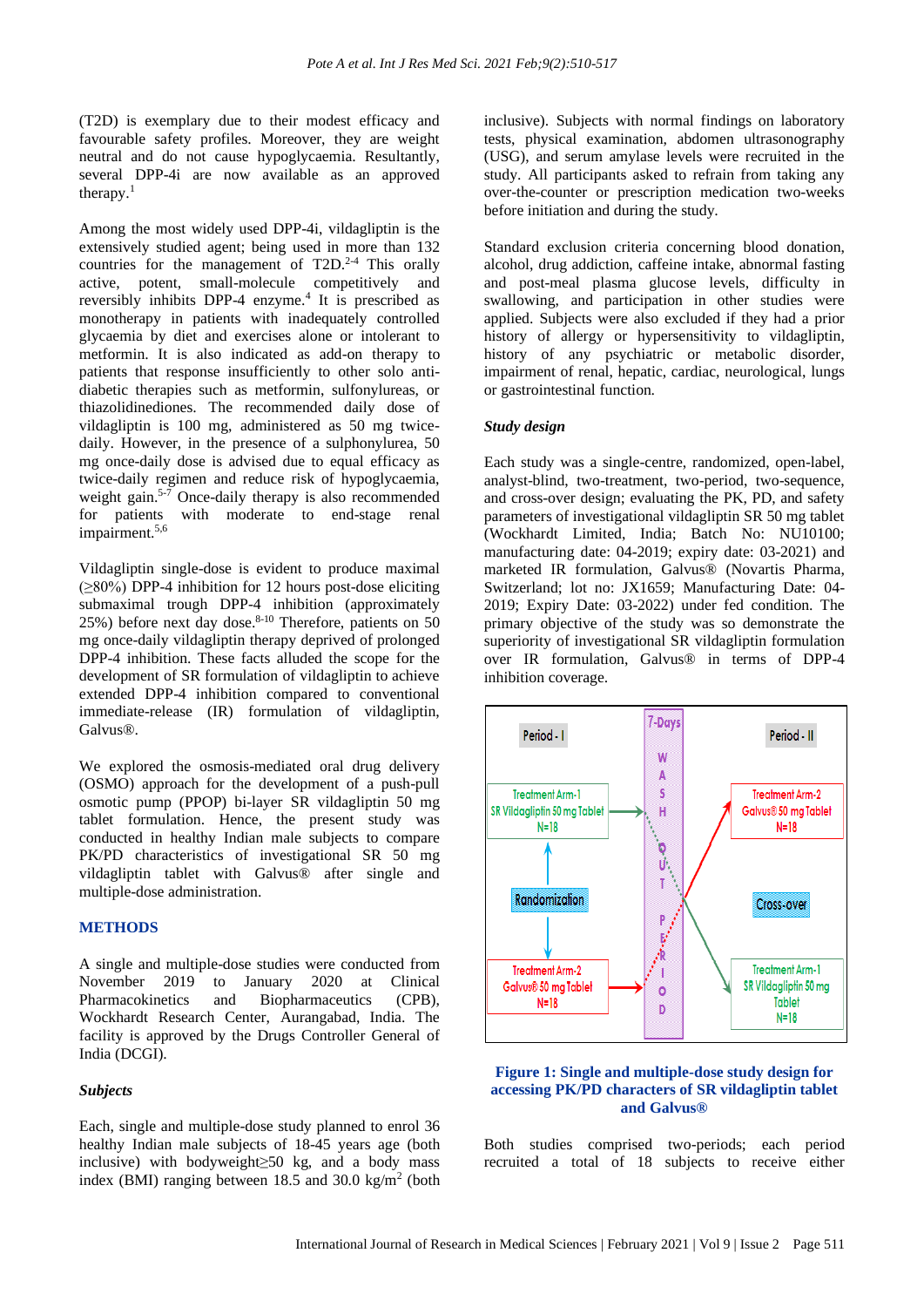formulation treatment in a cross-over manner to expose a total of 36 participants for each treatment (Figure 1).

Each period separated by at least seven days of wash-out phase. All subjects housed at the study facility from a time adequate to ensure 10 hours overnight fasting before serving standardized test meal and further till 36 hours after drug administration in each period (for multipledose study, 36 hours after day-10 of treatment). The standardized test meal included high-fat, high-energy breakfast comprising two pieces of toast, two fried eggs, chicken (nuggets), potatoes, and 240 ml of whole milk. All participants served meals at- 10 hours (dinner), 4 hours (lunch), 8 hours (snacks), 12 hours (dinner), 24 hours (breakfast), 28 hours (lunch), 32 hours (snacks) and 36 hours (dinner) after drug dosing. All subjects received respective drug treatment in a sitting posture along with 240±02 ml of drinking water in each period, as a single tablet (single-dose study) or on each day from day-1 to day-10 (multiple-dose study). The time of drug administration for each subject recorded as the time at which the subject completed consumption of 240 ml of drinking water.

## *Pharmacokinetic evaluations*

During each study, blood samples (3-5 ml) were collected from all participants via an indwelling intravenous catheter from the forearm vein. The blood samples kept in a cold water bath maintained at≤4°C during collection. Plasma was then isolated by centrifugation and stored at - 80°C until analysis. For the quantification of vildagliptin concentrations, samples were extracted using solid-phase extraction technique (Oasis® HLB SPE Cartridge) on positive pressure unit and analysed by using a validated LC-MS/MS (AB Sciex API 3000 and Thermo Scientific TSQ Quantum) method.

In a single-dose study, a total of 23 blood samples were collected from each participant during each period at 0.00 hour (pre-dose) and at 0.50, 1.00, 1.50, 2.00, 2.50, 3.00, 3.50, 4.00, 4.50, 5.00, 6.00, 7.00, 8.00, 10.00, 12.00, 14.00, 16.00, 18.00, 20.00, 24.00, 30.00, 36.00 hours post-dose. The PK parameters were derived individually for each analysed subject from the plasma concentrationtime profiles of vildagliptin SR and Galvus® 50 mg tablet using the non-compartmental model of Phoenix® WinNonlin® version 6.4 (Certara, Princeton, NJ, USA). The PK parameters calculated from the plasma concentration-time profile includes maximum concentration (Cmax), the area under the plasma concentration-time curve (AUC) from zero to 18 and 36 hours concentrations  $(AUC_{0-18}$  and  $AUC_{0-36}$ ), the time required to achieve maximal concentrations  $(T_{\text{max}})$ , and half-life  $(t_{1/2})$ .

In a multiple-dose study, a total of 26 blood samples were collected from each participant during each period at day-1, day-8, day-9 and day-10 as pre-dose samples (5 minutes before morning drug administration). On day-10 further blood samples were collected at 0.50, 1.00, 1.50, 2.00, 2.50, 3.00, 3.50, 4.00, 4.50, 5.00, 6.00, 7.00, 8.00, 10.00, 12.00, 14.00, 16.00, 18.00, 20.00, 24.00, 30.00 and 36.00 hours post-dose. All samples were handled and treated in the same manner as mentioned earlier in the single-dose study. An analytical method for the quantification of vildagliptin concentrations was not different from the single-dose study. The calculated PK parameters were AUC to the end of the dosing period  $(AUC_{0-\tau})$ , the maximum concentration at steady state  $(C_{\text{maxss}})$ , trough concentration  $(C_{\text{rss}})$ , time to reach maximum plasma concentration at steady state  $(T<sub>maxss</sub>)$ , and half-life at steady state  $(T_{halfss})$ .

## *Pharmacodynamic evaluations*

Plasma DPP-4 inhibition activity was determined in previously established fluorescence-based enzymatic assay method, utilizing Gly-Pro-7 amido-4 methylcoumarin hydrobromide (Sigma-Aldrich, MO, USA) as a substrate. $10,11$  For the single-dose study, the DPP-4 inhibition was determined at 0.00 hour (pre-dose) and at 0.50, 1.00, 2.00, 4.00, 6.00, 8.00, 9.00, 10.00, 11.00, 12.00, 13.00, 14.00, 15.00, 16.00, 17.00, 18.00, 20.00, 22.00, 24.00, 30.00, 36.00 hours post-dose. For multiple-dose study, time-points for the DPP-4 inhibition were day-1, day-8, day-9 and day-10 (a total of 4 predose) and 0.50, 1.00, 2.00, 4.00, 6.00, 8.00, 9.00, 10.00, 11.00, 12.00, 13.00, 14.00, 15.00, 16.00, 17.00, 18.00, 20.00, 22.00, 24.00, 30.00, 36.00 hours post-dose on Day-10. The calculated inter-assay and intra-assay percentage coefficient of variation (% CV) for the DPP-4 inhibition assay was 4.50 and 2.20, respectively.

## *Safety evaluations*

Safety was assessed in all subjects from the screening period until the end of the study. A clinical examination including the recording of vital signs (sitting blood pressure, oral body temperature, respiratory rate and radial pulse rate) was performed at the time of screening, enrolment, and end of the study. Clinical laboratory tests (blood biochemistry and haematology) were performed for all participants at the time of screening and end of the study. Serum amylase test and abdomen USG was performed for all participants before check-in of period-I and post-study. Physical medical examinations were carried out at check-in and check-out of each period. All subjects were encouraged to report any sort of discomfort experienced during the study. Participants questioned for their well-being throughout the study.

## *Ethical standards*

An ethical, scientific, and medical appropriateness of both the study protocols were reviewed by an independent ethics committee "The Aurangabad committee for Ethics Registered under DCGI, Government of India, New Delhi, India". Both the studies were conducted under the ethical principles originating in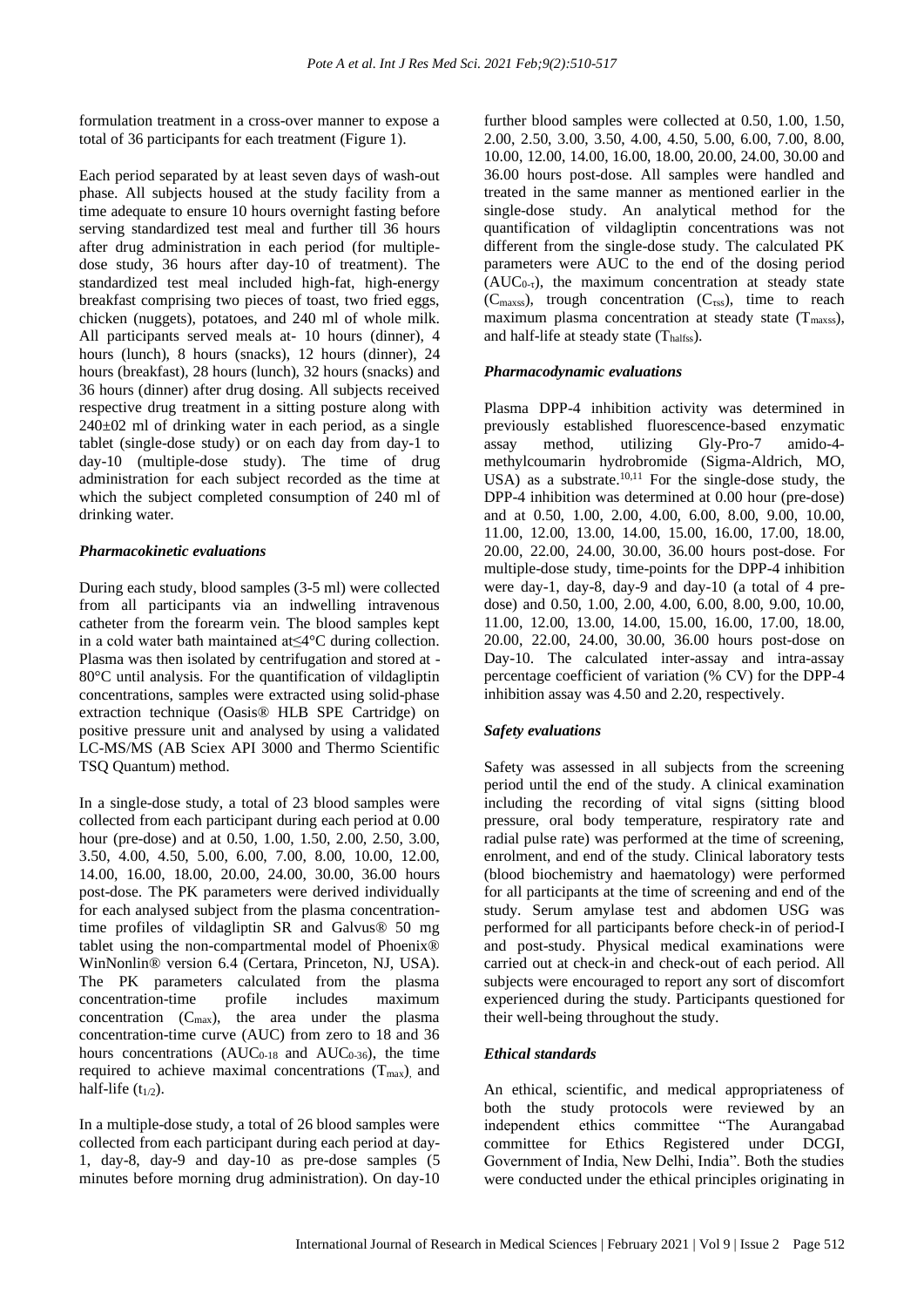the declaration of Helsinki and following the International conference on harmonization, good clinical practice guidelines, and applicable regulatory requirements and the study protocol. All subjects understood and signed the informed consent form to participate in the study. The study protocols were registered with DCGI as BENOC No. BE/SND/81/2019 (single-dose study) and BENOC No. BE/SND/80/2019 (multiple-dose study).

# *Statistical analysis*

The values for weighted average DPP-4 inhibition [WAI (0-18 hours) and (0-24 hours)] calculated by dividing the AUC value for DPP-4 inhibition over 0-18 and 0-24 hours by 18 and 24, respectively. During each study, WAI at 0-18 and 0-24 hours were compared between the groups using unpaired t-test in GraphPad Prism 6 (GraphPad Software, San Diego, CA, USA).

#### **RESULTS**

#### *Single-dose study endpoints*

A total of 36 subjects were recruited in the study to receive a single bolus dose of either Galvus® 50 mg tablet or investigational vildagliptin SR 50 mg tablet under fed condition. Overall, of 36 subjects, 29 subjects completed both periods of the study successfully. Four subjects discontinued the study due to personal reasons, two subjects were withdrawn due to generalized body weakness and giddiness experienced during washoutperiod, and one subject was dropout from study due to failure of breath alcohol test during check-in of period-II. The average age, bodyweight and height of the study participants were 28.8 years, 62.83 kg, and 1.66 m, respectively. The baseline demographics and clinical baseline characteristics of the study participants are summarized in Table 1.

# **Table 1: Baseline demographic and clinical characteristics of participants in single-dose study.**

| <b>Characteristic</b>                    | <b>Values</b> |                   |  |
|------------------------------------------|---------------|-------------------|--|
|                                          | Range         | $Mean \pm SD$     |  |
| Age (years)                              | $21 - 40$     | $28.80 \pm 05.18$ |  |
| Weight (kg)                              | 51.10-91.36   | $62.83 \pm 08.82$ |  |
| Height(m)                                | 1.57-1.75     | $01.66 \pm 0.05$  |  |
| Body mass index $(kg/m2)$                | 18.5-29.8     | $22.70 \pm 03.05$ |  |
| <b>Fasting plasma glucose</b><br>(mg/dl) | 81.1-112.2    | $91.50 \pm 07.05$ |  |
| Post meal plasma<br>glucose (mg/dl)      | 66.9-130.4    | $90.80 \pm 12.26$ |  |

Data is expressed as mean±SD; N=36

Figure 2 depicts the plasma concentration profiles of both the formulations of vildagliptin after single-dose administration. All PK measures are expressed as mean±SD.



## **Figure 2: Plasma concentrations versus time profile of vildagliptin SR 50 mg tablet and Galvus® following their single oral dose.**

All PK measures are expressed as mean±SD. Briefly, investigational vildagliptin SR exhibited low drug exposures than Galvus<sup>®</sup> as observed in  $C_{max}$ (58.22±11.31 versus 256.17±57.76), AUC0-18 (556.92±135.84 versus 1285.20±226.78) and AUC0-36 (608.82±159.84 versus 1286.40±227.19), respectively. However, median  $T_{\text{max}}$  and t1/2 of SR vildagliptin was found to be longer than Galvus® (5 versus 2.5 hours and 3.82 versus 1.72 hours, respectively). All PK parameters of vildagliptin SR were significantly (p<0.0001) different from Galvus® (Table 2).

# **Table 2: Single oral dose pharmacokinetics of investigational vildagliptin SR tablet and Galvus® in healthy Indian male subjects.**

| <b>PK</b> parameters        |               | <b>SR</b> vildagliptin<br>50 mg tablet<br>$(N=29)$ | Galvus <sup>®</sup> 50 mg<br>tablet $(N=29)$ |
|-----------------------------|---------------|----------------------------------------------------|----------------------------------------------|
| $C_{\rm max}$               | Range         | 33.23-88.86                                        | 146.29-385.00                                |
| (ng/ml)                     | $Mean+SD$     | 58.22±11.31*                                       | $256.17 \pm 57.76$                           |
| $AUC_{0-18}$                | Range         | 298.88-813.57                                      | 817.88-1797.69                               |
| (ng.hr/ml)                  | $Mean \pm SD$ | 556.92±135.84*                                     | 1285.20±226.78                               |
| $AUC0-36$<br>(ng.hr/ml)     | Range         | 332.01-949.60                                      | 820.97-1800.19                               |
|                             | $Mean \pm SD$ | 608.82±159.84*                                     | 1286.40±227.19                               |
|                             | Range         | 1.00-16.00                                         | 1.00-5.00                                    |
| T <sub>max</sub><br>(hours) | $Mean+SD$     | $6.48 \pm 3.78*$                                   | $2.55 \pm 1.12$                              |
|                             | Median        | 5.00                                               | 2.50                                         |
|                             | Range         | 1.55-20.04                                         | 1.36-3.46                                    |
| $t_{1/2}$ (hours)           | $Mean \pm SD$ | $5.04 \pm 4.10*$                                   | $1.86 \pm 0.43$                              |
|                             | Median        | 3.82                                               | 1.72                                         |

Data presented as Mean±SD; \*p<0.0001vs Galvus® by unpaired t-test; Cmax, maximum plasma concentration; AUC0- 18 and AUC0-36, area under plasma concentration-time curve from time 0 to the last sampling point; Tmax, time to reach Cmax; t1/2, terminal elimination half-life.

Figure 3 illustrates the DPP-4 inhibition profiles for both the formulations of vildagliptin after single-dose administration.

The vildagliptin SR 50 mg tablet exhibited maximal DPP-4 inhibition ( $\geq 80\%$ ) for 20 hours while Galvus® 50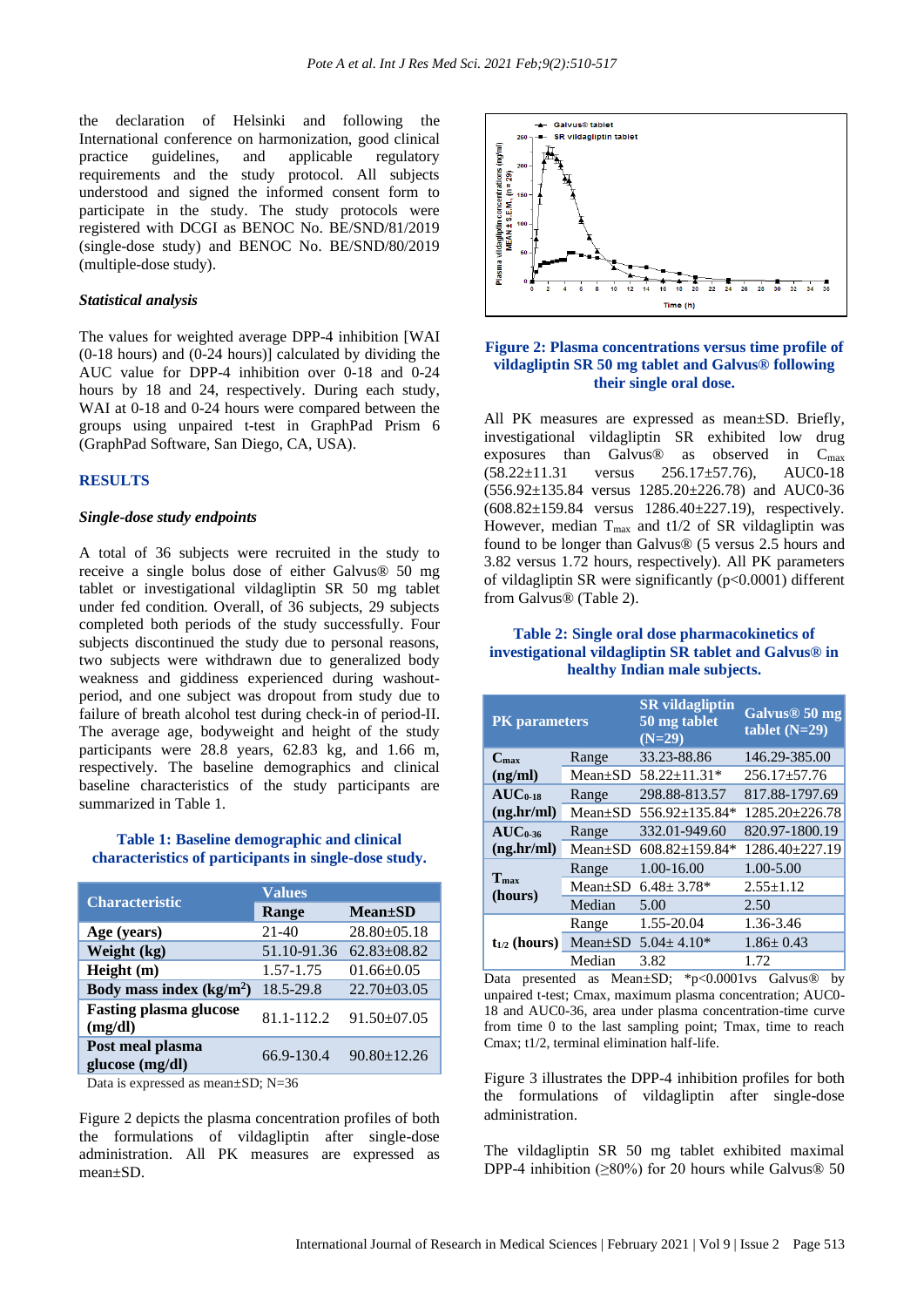mg showed  $\geq 80\%$  DPP-4 inhibition for 13 hours. The calculated weighted average DPP-4 inhibition [WAI (0- 18 hours) and (0-24 hours)] was significantly different (p<0.0001) from one another between the groups (Table 3).





**Table 3: Weighted average DPP-4 inhibition (WAI) at 0-18 and 0-24 hours.**

| <b>Treatme</b>                                             | <b>Single-dose study</b><br>$(N=29)$ |                       | <b>Multiple-dose study</b><br>$(N=34)$ |                       |
|------------------------------------------------------------|--------------------------------------|-----------------------|----------------------------------------|-----------------------|
| nt arm                                                     | <b>WAI</b><br>$(0-18 h)$             | WAI<br>$(0-24 h)$     | <b>WAI</b><br>$(0-18 h)$               | WAI<br>$(0-24 h)$     |
| <b>SR</b><br>vildagli<br>ptin<br>$50 \text{ mg}$<br>tablet | $91.0+0.6$<br>***                    | $87.4 \pm 1.1$<br>*** | $88.2 \pm 1.6$<br>***                  | $77.8 \pm 1.9$<br>*** |
| <b>Galvus</b><br>®<br>50 <sub>mg</sub><br>tablet           | $85.1 \pm 1.0$                       | $72.5 \pm 1.5$        | $74.4 + 1.2$                           | $60.6 \pm 1.3$        |

Data presented as Mean±SEM; \*\*\*p<0.0001vs Galvus® by unpaired t-test

The calculated mean±SEM values for WAI (0-18 hours) and (0-24 hours) were 91.0±0.6, 87.4±1.1 with vildagliptin SR and 85.1±1.0, 72.5±1.5 with Galvus®, respectively. Both the formulations of vildagliptin were found safe and well-tolerated. Two cases of mild adverse events (body weakness and giddiness) were reported, which were believed to be not drug-related and were resolved.

#### *Multiple-dose study endpoints*

Out of 36 recruited healthy human volunteers, 34 participants completed both periods of the multiple-dose study successfully. One participant discontinued due to personal reason and another subject withdrawn from study due to protocol non-compliance.

# **Table 4: Baseline demographic and clinical characteristics of participants in multiple-dose study.**

| <b>Characteristic</b>               | <b>Values</b> |                   |
|-------------------------------------|---------------|-------------------|
|                                     | Range         | $Mean \pm SD$     |
| Age (years)                         | 18-38         | $26.70 + 0.547$   |
| Weight (kg)                         | 52.08-84.10   | $65.65 \pm 09.72$ |
| Height(m)                           | 1.60-1.81     | $01.69 \pm 0.04$  |
| Body mass index $(kg/m2)$           | 18.5-29.5     | $22.88 \pm 03.30$ |
| Fasting plasma glucose (mg/dl)      | 74.1-107.7    | $90.60 \pm 06.05$ |
| Post meal plasma glucose<br>(mg/dl) | 68.2-123.9    | $92.70 + 13.45$   |

Data presented as mean±SD; N=36



# **Figure 4: Plasma concentrations of vildagliptin SR tablet and Galvus® after multiple oral dosing (consecutive 10 days).**

Figure 4 illustrates the plasma concentration profiles.

# **Table 5: Comparative pharmacokinetics of investigational vildagliptin SR 50 mg tablet and Galvus® post-10 days oral dosing in healthy Indian males (N=34).**

| <b>PK</b> parameters           |               | <b>SR</b> vildagliptin<br>50 mg tablet | Galvus <sup>®</sup> 50 mg<br>tablet |
|--------------------------------|---------------|----------------------------------------|-------------------------------------|
| $C_{\text{max}}$ (ng/ml)       | Range         | 44.61-115.81                           | 191.18-488.26                       |
|                                | $Mean \pm SD$ | $73.20 \pm 17.71*$                     | $304.40 \pm 78.78$                  |
| $AUC_{0-\tau}$                 | Range         | 220.76-1387.41                         | 1032.01-1901.66                     |
| (ng,hr/ml)                     | Mean±SD       | 714.36±303.21*                         | 1405.66±215.87                      |
| $C_{\tau ss}$ (ng.hr/ml)       | Range         | $0.00 - 31.20$                         | $0.00 - 2.29$                       |
|                                | $Mean+SD$     | $4.15 \pm 6.51*$                       | $0.07+0.39$                         |
| $T_{\rm max}$<br>(hr)          | Range         | $0.50 - 14.00$                         | $0.50 - 5.00$                       |
|                                | $Mean \pm SD$ | $5.60 \pm 3.12*$                       | $2.22 \pm 1.16$                     |
|                                | Median        | 5.00                                   | 1.75                                |
| $T_{\text{halfss}}(\text{hr})$ | Range         | 1.28-16.13                             | 1.24-3.21                           |
|                                | $Mean \pm SD$ | $3.91 \pm 2.96*$                       | $1.85 \pm 0.49$                     |
|                                | Median        | 3.47                                   | 1.73                                |

Data presented as Mean±SD; \*p<0.0001 versus Galvus® by unpaired t-test; Cmaxss, the concentration maximum at steady state;  $AUC_{0-\tau}$ , the area under the curve at steady state;  $C_{\tau ss}$ , the trough concentration; Tmaxss, time to reach maximum plasma concentration at steady state; Thalfss, the half-life value at steady state.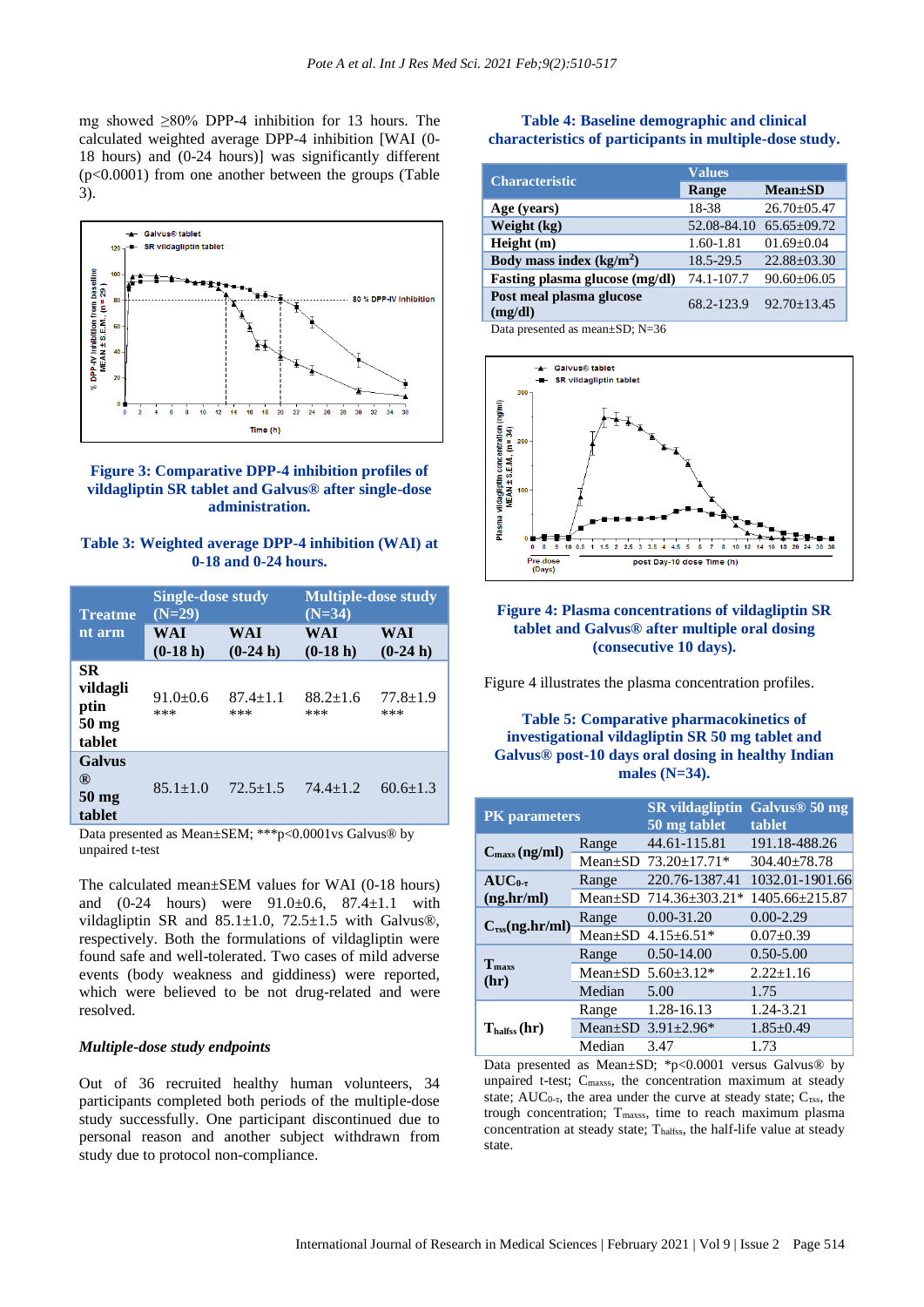Details of demographics and other baseline characteristics of the study participants are represented in Table 4. The mean values for age, bodyweight, and height of participants were 26.7 years, 65.5 kg, and 1.69 m, respectively. All subjects who completed study successfully were included in the safety assessment.

Table 5 represents the other calculated PK parameters of vildagliptin SR and Galvus® after their consecutive 10 days administration as a once-daily dose.

The PK measures after multiple-dosing of vildagliptin SR and Galvus® were,  $C_{\text{maxss}}$  (73.20±17.71 and 304.40±78.78), AUC<sub>0-τ</sub> (714.36±303.21 and  $304.40 \pm 78.78$ ),  $AUC_{0-\tau}$  (714.36 $\pm 303.21$  and 1405.66±215.87), C<sub>rss</sub> (4.15±6.51and 0.07±0.39), T<sub>maxss</sub>  $(5.60\pm3.12$  and  $2.22\pm1.16)$  and T<sub>halfss</sub>  $(3.91\pm2.96$  and 1.85±0.49), respectively. All PK measures of vildagliptin SR tablet were found to be statistically  $(p<0.0001)$ different than Galvus®.



# **Figure: 5 Comparative DPP-4 inhibition profiles of vildagliptin SR and Galvus® following oral administration for 10 consecutive days.**

Multiple-dosing of vildagliptin SR 50 mg resulted in prolonged maximal DPP-4 inhibition  $(≥80%)$  for 18 hours as compared to 12 hours with Galvus® on day-10 (Figure 5).

The current study reports a stable trough level of DPP-4 inhibition for both the formulations, assessed during the pre-dose phase (day-8, day-9 and day-10). However, a distinct difference in the levels of trough DPP-4 inhibition was observed during the pre-dose phase between both the formulations. The vildagliptin SR exhibited about 60% DPP-4 inhibition during pre-dose phase; whereas Galvus® showed approximately 20% DPP-4 inhibition. As expected, vildagliptin SR showed significantly (p<0.0001) higher WAI at 0-18 hours and 0-24 hours in comparison with Galvus®.

The calculated mean  $\pm$  SEM WAI values for vildagliptin SR at  $0-18$  hours and  $0-24$  hours were  $88.2 \pm 1.6$ , 77.80±1.9 and with Galvus® 74.4±1.2, 60.6±1.3, respectively (Table 3). Both the vildagliptin formulations were found to be safe and well-tolerated in the multipledose study.

No single adverse event reported in the study in either treatment arms.

#### **DISCUSSION**

Osmosis-mediated oral drug delivery is a voguish platform in controlled drug delivery. The technology offers zero-order drug release to furnish predictable, uniform therapeutic drug levels in circulation; producing a prolonged pharmacological effect. <sup>12</sup> Thus, vildagliptin SR formulation expected to elicit distinct PK profile with prolong DPP-4 inhibition than Galvus®.

In current study, single and multiple-dose administration of vildagliptin SR showed lesser Cmax, Cmaxss, AUC and longer  $T_{\text{max}}$ ,  $t_{1/2}$ ,  $T_{\text{halfss}}$  values than Galvus®. These PK differences attributed to effective and steady plasma concentrations plateau for longer interval. Therefore, vildagliptin SR produced less peak-to-through fluctuations compared to Galvus®. The observed difference in PK profiles of both vildagliptin tablets is due to their difference in formulation characters. Galvus® is an IR formulation; whereas vildagliptin SR is a PPOP bi-layer tablet formulation comprising pull and push layers that are made-up of swellable osmotic polymers such as polyethylene oxide (PEO N80 and PEO 303). The inner pull layer of the tablet holds 85% of an active drug, and outer film coating contains remaining 15% of active vildagliptin as an IR loading dose. As a result, the vildagliptin SR furnished active vildagliptin at sufficiently enough concentrations (about 10-15 times higher than IC50) for longer duration.

Single and multiple-dose vildagliptin SR administration elicited long plateau of steady drug concentrations ranging from 10 to 50 ng/ml. For vildagliptin, drug concentrations ranging from 10 to 15 ng/ml are reported sufficient to elicit nearly 80% DPP-4 inhibition.<sup>9</sup> Therefore, drug concentrations (10-50 ng/ml) achieved by vildagliptin SR were adequate to exhibit desired (≥80%) DPP-4 inhibition for 18-20 hours. Notably, stable but different levels of trough DPP-4 inhibition observed for vildagliptin SR (around 60%) and Galvus® (around 20%) during multiple-dose study at pre-dose phase on Day-8, 9 and 10. It may be due to the differences in their mean trough concentrations (4.15 versus 0.07 ng.hr/ml, respectively). The observed DPP-4 inhibition even at such lower drug concentrations may be due to high potency (IC50 about 3 nM), distinct DPP-4 inhibition mechanism and slow dissociation nature of vildagliptin. It acts as a surrogate substrate for DPP-4 and forms a reversible covalent enzyme-inhibitor complex. The binding kinetics at the catalytic site provides relatively slow dissociation. Thus, it exhibits persistent and extended DPP-4 inhibition despite short (approximately 3 hr) half-life. 13,14

The current study did not measure the impact of extended DPP-4 inhibition of vildagliptin SR on GLP-1 and insulin levels which is a limitation of the study. However, a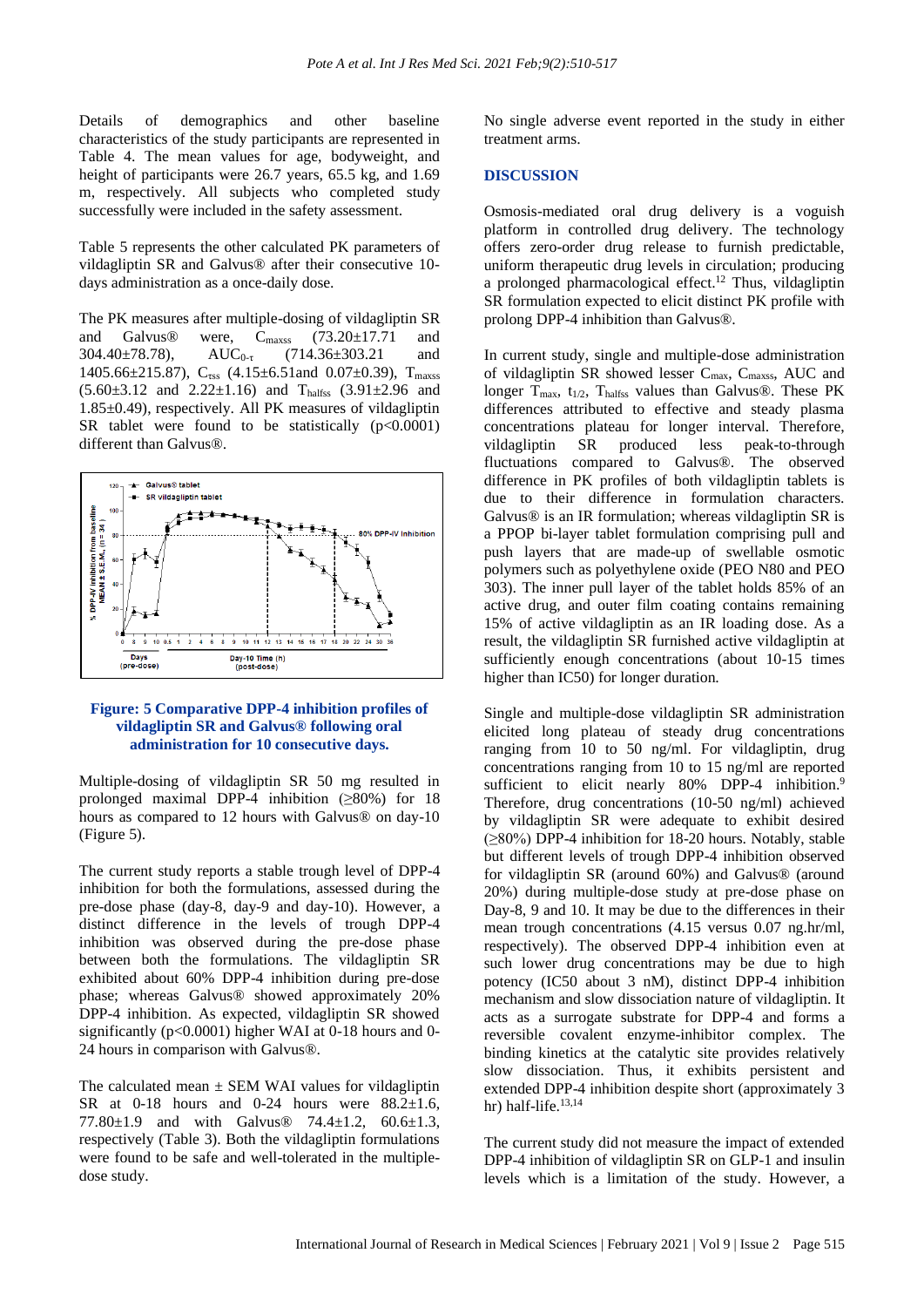clinically meaningful glycaemic control by gliptins is associated with at least≥80% DPP-4 inhibition, corresponding to augmentation of plasma GLP-1 levels by 2-3 folds.<sup>15</sup> Hence, longer plateau of effective drug levels and 80% DPP-4inhibition for 18-20 hours achieved by vildagliptin SR tablet is most likely to raise GLP-1 and insulin levels post-meal. In current study, the observed plasma concentration and DPP-4 inhibition profile of Galvus® after single and multiple-dose was similar to earlier reports.<sup>8,9,16</sup> Overall, observed differences in the PK parameters between vildagliptin SR and Galvus® correlates with their PD profiles.

Vildagliptin 50 mg once-daily regimen is a suitable addon therapy for patient population that is insufficiently controlled by sulphonylurea monotherapy. 5-7,17 The sulphonylurea receptor-independent mechanism of vildagliptin makes it a favourable agent for combination with sulphonylurea class of drugs. This combination increases the glucose-sensitivity of both alpha and beta cells. 7,17 Prolonged DPP-4 inhibition in 50 mg once-daily regimen may leverage glycaemic control of this combination therapy. Vildagliptin 50 mg once-daily therapy is also recommended for patients with moderate, severe and end stage renal impairment.<sup>5,6</sup> Furtherance of glycaemic control due to extended DPP-4 inhibition may slower further renal damage in the patients with renal complications.

Initial studies by Novartis group reported 50 mg oncedaily dose as clinically meaningful due to the optimal glycemic control after 12 and 24-weeks of treatment in T2D patients.18,19 However, later study highlighted the ability of vildagliptin to elicit a dose-dependent efficacy in patients with higher Hb1Ac levels (>8%) due to the dominating contribution from nocturnal hepatic glucose production. The role of postprandial glycaemia is prominent in patients with relatively lower Hb1Ac; therefore, clinically significant efficacy with 50 mg oncedaily regimen is possible. As this regimen produces desired DPP-4inhibition for 12 hours; covering the three meals during the day time.<sup>19</sup> On the ground of this available information, we speculate that prolonged optimum DPP-4 inhibition with SR formulation of vildagliptin may elicit clinically meaningful efficacy in T2D patient with moderate (≤8%) Hb1Ac. Indeed, a separate clinical study in T2D patients is needed to elucidate its potential as once-daily therapy.

## **CONCLUSION**

The study achieved primary objective by demonstrating prolonged DPP-4 inhibition profile of vildagliptin SR 50 mg tablet compared to Galvus®. Its PD profile correlates with its distinct PK characteristics. Additionally, study reports vildagliptin SR as a safe and well-tolerable formulation after single and multiple-dose administration in healthy Indian adult males. The prolonged DPP-4 inhibitory property of vildagliptin SR may serve as a value addition to the existing glycaemic control of its combination therapy with a sulphonylurea. Moreover, T2D patients with renal complications may benefit from extended DPP-4 inhibition in vildagliptin SR 50 mg therapy.

# **ACKNOWLEDGEMENTS**

The authors would like to thank all clinical researchers and individuals who participated in this study.

# *Funding: This study was funded by Wockhardt Limited (Mumbai, India)*

*Conflict of interest: All authors are full-time employees of Wockhardt Limited (Mumbai, India)*

*Ethical approval: All procedures performed in studies involving human participants were in accordance with Schedule Y (subsequent amendments) of CDSCO (Central Drugs Standard Control Organization), ICMR [Indian Council of Medical Research (2006)], ICH (The International Council for Harmonisation of Technical Requirements for Pharmaceuticals for Human Use) E6 (R2) 'GCP' (Good Clinical Practice) (2016) and the Declaration of Helsinki (Brazil, October 2013). The study protocols were registered with DCGI as BENOC No. BE/SND/81/2019 (single-dose study) and BENOC No. BE/SND/80/2019 (multiple-dose study)*

# **REFERENCES**

- 1. Gallwitz B. Clinical use of DPP-4 inhibitors. Front Endocrinol. 2019;10:1-10.
- 2. Mathieu C, Kozlovsk P, Paldanius PM, Foley JE, Modgill V, Evans M, et al. Clinical safety and tolerability of Vildagliptin-insights from randomised trials, observational studies and post-marketing surveillance. Eur Endocrinol. 2017;13(2):68-72.
- 3. Foley JE, Ahren B. The vildagliptin experience-25 years since the initiation of the novartis glucagonlike peptide-1 based therapy programme and 10 years since the first vildagliptin registration. Eur Endocrinol. 2017;13(2):56-61.
- 4. Del Prato S. Ten years of Vildagliptin. Eur Endocrinol. 2017;13(2):54-5.
- 5. Galvus Scientific Discussion Document EMA: 2007 Available from: https://www.ema.europa.eu/en/documents/scientific -discussion/galvus-epar-scientific-discussion\_en.pdf Accessed: 16 July 2020.
- 6. Galvus-Summary of product characteristics: 2013; https://ec.europa.eu/health/documents/communityregister/2013/20130731126393/anx\_126393\_en.pdf Accessed: 16th July 2020.
- 7. Garber AJ, Foley JE, Banerji MA, Ebeling P, Gubdjornsdottir S, Camisasca RP, et al. Effects of vildagliptin on glucose control in patients with type 2 diabetes inadequately controlled with a sulphonylurea. Diabetes Obes Metab. 2008;10(11):1047-56.
- 8. He YL, Wang Y, Bullock JM, Deacon CF, Holst JJ, Dunning BE, et al. Pharmacodynamics of